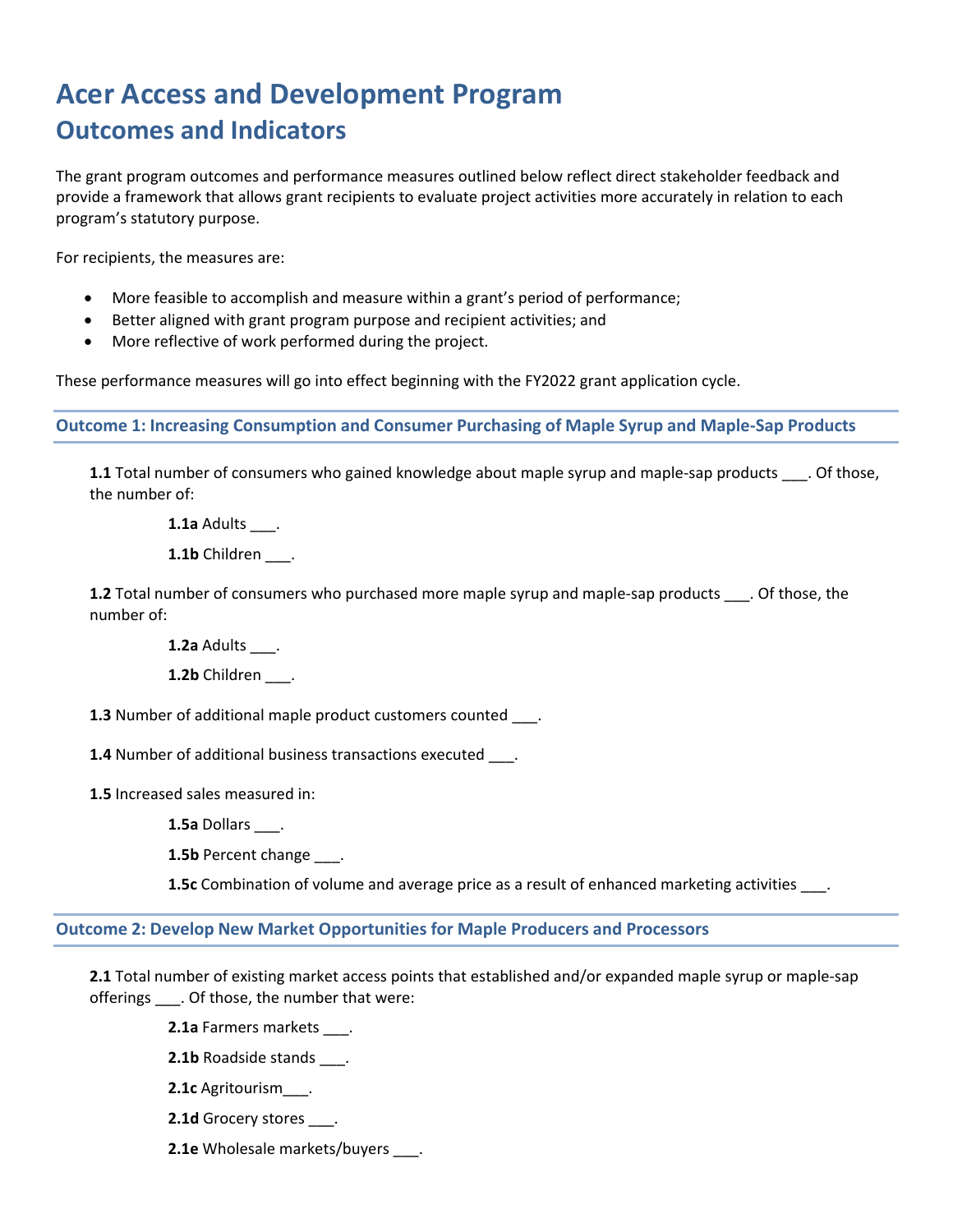**2.1f** Restaurants \_\_\_.

**2.1g** Agricultural cooperatives \_\_\_.

**2.1h** Retailers \_\_\_.

**2.1i** Distributors \_\_\_.

**2.1j** Food hubs \_\_\_.

**2.1k** Shared-use kitchens .

**2.1l** School food programs \_\_\_.

**2.1m** Community-supported agriculture (CSAs) .

**2.1n** Other \_\_\_\_.

**2.2** Total number of new market access points that established maple syrup or maple-sap offerings \_\_\_\_. Of those, the number that were:

**2.2a** Farmers markets \_\_\_.

**2.2b** Roadside stands \_\_\_.

**2.2c** Agritourism \_\_\_.

**2.2d** Grocery stores \_\_\_.

**2.2e** Wholesale markets/buyers .

**2.2f** Restaurants \_\_\_.

**2.2g** Agricultural cooperatives \_\_\_.

**2.2h** Retailers \_\_\_.

**2.2i** Distributors \_\_\_.

**2.2j** Food hubs \_\_\_.

**2.2k** Shared-use kitchens \_\_\_.

**2.2l** School food programs \_\_\_.

**2.2m** Community-supported agriculture (CSAs) \_\_\_.

**2.2n** Other \_\_\_\_.

**2.3** Total number of partnerships and/or collaborations established between maple producers/processors and market access points .

> **2.3a** Of those established, the number formalized with written agreements (i.e. MOU's, signed contracts, etc.) \_\_\_.

**2.3b** Of those established, the number or partnerships with underserved organizations \_\_\_\_.

**2.4** Of the total number of partnerships and collaborations identified in 2.3, the number that reported:

**2.4a** Expanded/improved maple infrastructure \_\_\_.

**2.4b** Higher profits \_\_\_.

**2.4c** More efficient transportation \_\_\_.

**2.4d** Improved marketing channels \_\_\_. And/or

**2.4e** Other mid-tier value chain enhancements .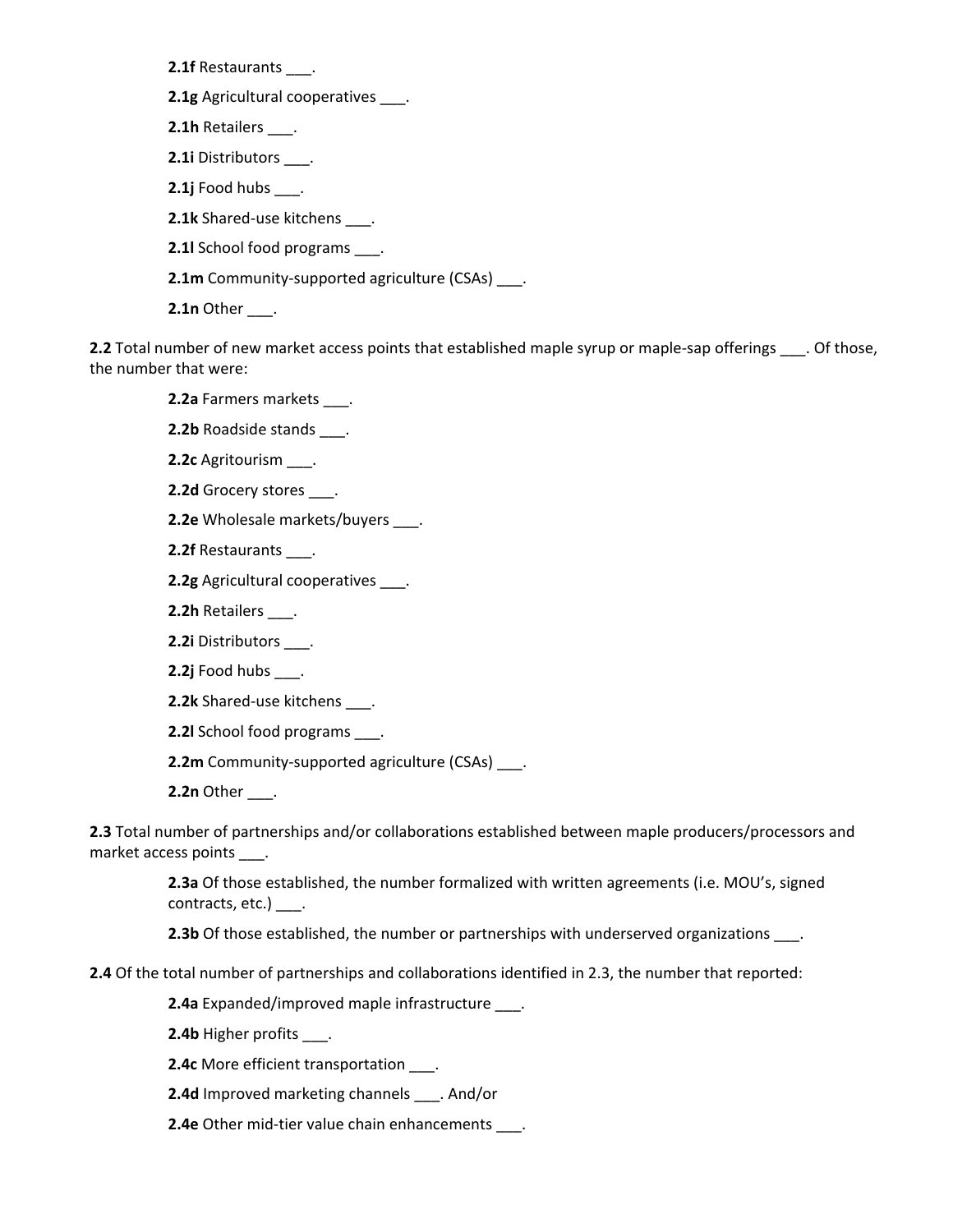**2.5** Number of new or existing producers/processors who increased production to meet increased demand in new/additional market access points\_\_\_.

**2.6** Number of maple producers/processors that increased revenue by pursuing new/increased market opportunities \_\_\_.

## **Outcome 3: Increase the Number of New Maple Producers and Expand Capacity of Existing Maple Producers**

**3.1** Number of producers, processors, private landowners, or other stakeholders that gained knowledge about maple production or maple business improvement methods .

**3.2** Number of producers or processors that adopted new maple production or maple business improvement methods \_\_\_.

**3.3** Number of producers/processors that learned about new or improved quality management procedures . Of those:

**3.3a** The number that implemented these procedures .

### **3.4** Number of:

**3.4a** Landowners \_\_\_.

**3.4b** Lessors \_\_\_.

**3.4c** Free-access individuals \_\_\_.

**3.4d** Students reported with an intent to enter the maple market .

#### **3.5** Number of:

- **3.5a** Private landowners \_\_\_.
- **3.5b** Lessors \_\_\_.
- **3.5c** Free-access individuals .
- **3.5d** Students \_\_\_.
- **3.5e** Other producers that initiated maple sugaring activities \_\_\_\_.

**3.6** Number of:

**3.6a** Private landowners \_\_\_.

- **3.6b** Lessors \_\_\_.
- **3.6c** Free-access individuals .

**3.6d** Students \_\_\_.

**3.6e** Other producers that established long-term partnerships to maintain maple sugaring activities \_\_\_\_.

**3.7** Number of producers/processors that expanded their maple product line \_\_\_\_.

**3.8** Number of producers that increased production \_\_\_\_.

**3.9** Number of maple producers that reported increased:

**3.9a** Maple syrup production (gallons) \_\_\_.

**3.9b** Sales \_\_\_.

**3.9c** Price/gallon \_\_\_., and/or